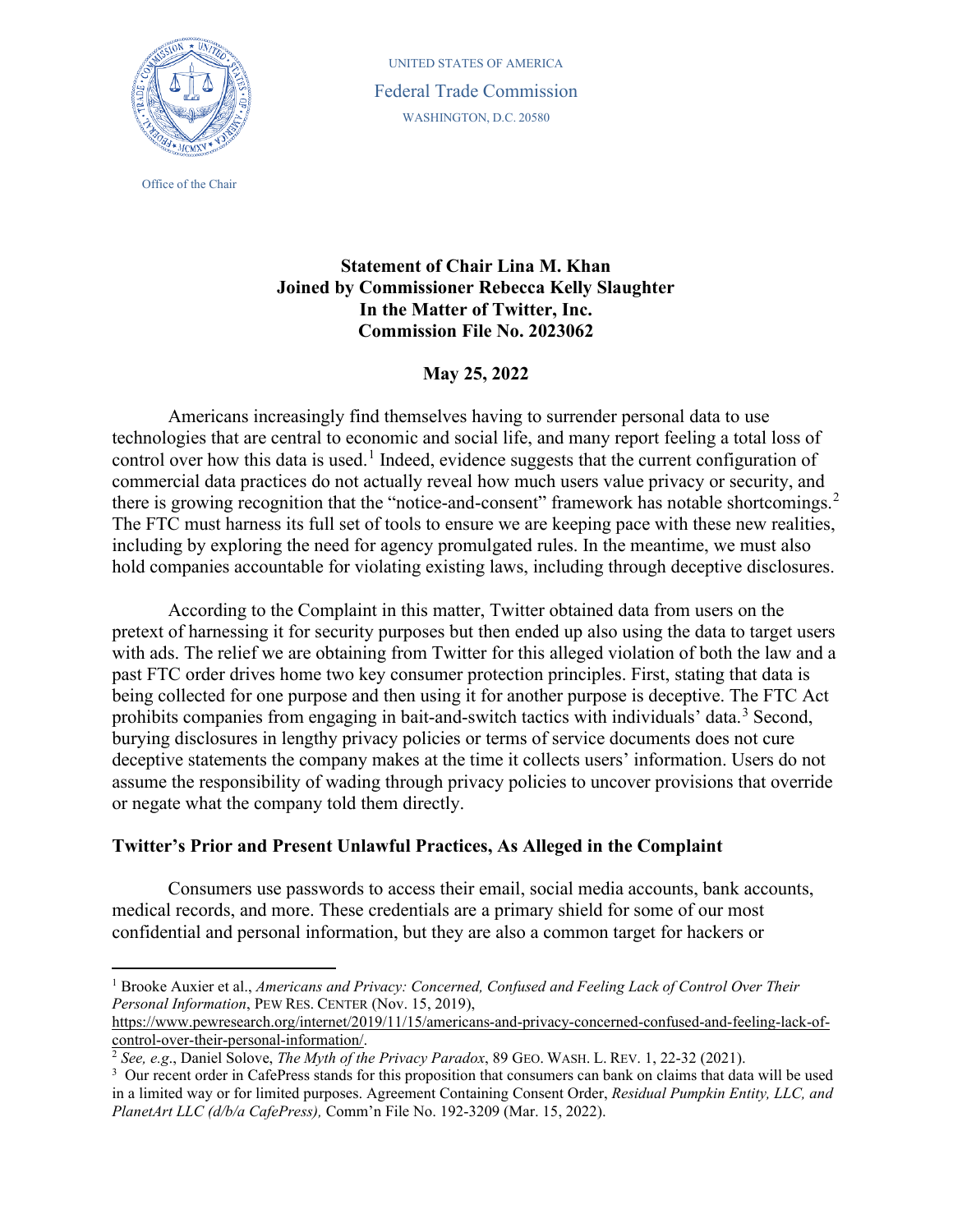malicious actors. As a result, many data breaches can be traced back to stolen or compromised consumer credentials.<sup>[4](#page-1-0)</sup> In response to these online threats and harms, businesses and consumers alike have adopted cybersecurity approaches, like multi-factor authentication, to protect their accounts and data from unauthorized third-party access and use. Multi-factor authentication allows consumers to use two or more forms of evidence to verify their identity when attempting to log into or otherwise access a network, device, application, or service.

In 2011, the Commission charged Twitter with violating Section 5 of the FTC Act for the company's failures to provide reasonable security safeguards to prevent unauthorized access to users' information and to honor privacy choices exercised by Twitter users. This enforcement action resulted in a consent order that barred Twitter from misrepresenting how the company handles "nonpublic consumer information," such as email addresses and phone numbers, and the security measures that it has in place.<sup>[5](#page-1-1)</sup>

From May 2013 to September 2019 Twitter prompted users to provide a telephone number or email address for the express purpose of enabling multi-factor authentication to verify their Twitter accounts, assisting with account recovery, and re-authenticating users' accounts. According to the complaint, Twitter during this period failed to disclose that it also used the telephone numbers and email addresses that users provided for security purposes to target advertisements to those users. Although Twitter's privacy policy made reference to the fact that contact information would be used for advertising purposes,<sup> $6$ </sup> the complaint charges that this disclosure was deficient and did not remedy the misleading representations made to users when Twitter collected their personal information for security purposes. This allegedly deceptive practice potentially affected more than 140 million Twitter users, while boosting Twitter's primary source of revenue. In October 2019, Twitter publicly self-reported its misuse of users' personal information.[7](#page-1-3)

Today's announcement of an enforcement action and resolution alleges that Twitter violated Section 5 of the FTC Act, the EU-US and Swiss-US Privacy Shield frameworks, and the FTC's 2011 Order with Twitter. The case reflects diligent work by FTC staff, and we thank the team for their efforts to hold Twitter accountable.

<span id="page-1-0"></span><sup>4</sup> VERIZON, DATA BREACH INVESTIGATIONS REPORT, at 7 (2022),

<https://www.verizon.com/business/resources/reports/dbir/2021/masters-guide/summary-of-findings/> (noting that 61% of data breaches involved credentials).

<span id="page-1-1"></span><sup>5</sup> Press Release, Fed. Trade Comm'n, FTC Accepts Final Settlement with Twitter for Failure to Safeguard Personal Information (Mar. 11, 20211)[, https://www.ftc.gov/news-events/news/press-releases/2011/03/ftc-accepts-final](https://www.ftc.gov/news-events/news/press-releases/2011/03/ftc-accepts-final-settlement-twitter-failure-safeguard-personal-information-0)[settlement-twitter-failure-safeguard-personal-information-0.](https://www.ftc.gov/news-events/news/press-releases/2011/03/ftc-accepts-final-settlement-twitter-failure-safeguard-personal-information-0)<br><sup>6</sup> See *Twitter Privacy Policy*, TWITTER,<https://twitter.com/en/privacy#update> (effective June 10, 2022; last visited

<span id="page-1-2"></span>May 25, 2022).

<span id="page-1-3"></span> $7 \text{ @TwitterSupport},$  TWITTER (Oct. 8, 2019, 4:02 PM),

[https://twitter.com/twittersupport/status/1181661080033955840?ref\\_src=.](https://twitter.com/twittersupport/status/1181661080033955840?ref_src=)